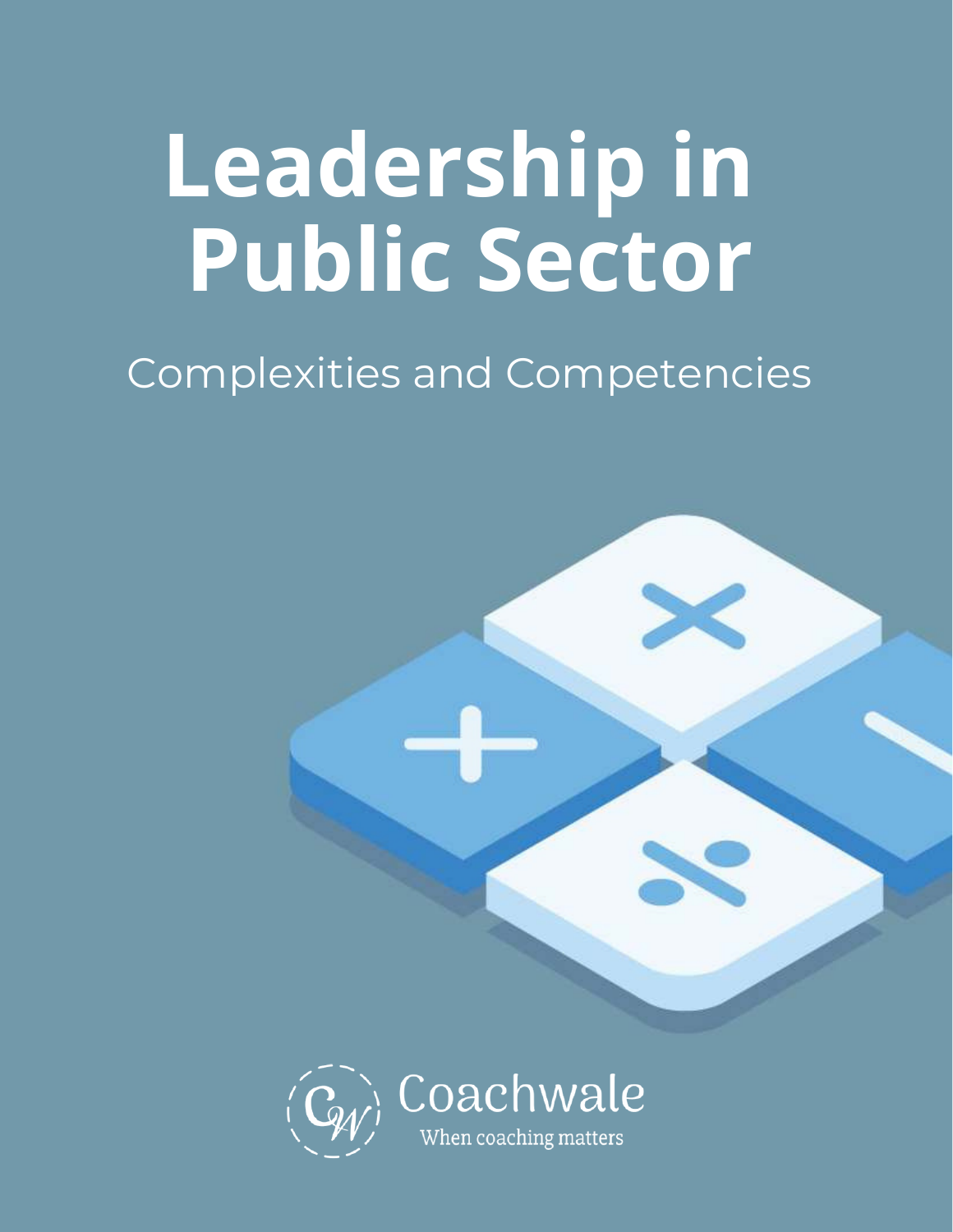## **The Research**

## Leadership in PSUs at a glance



Public Sector Undertakings (PSUs) contribute signi cantly to the growth and economic development of any country. This study explores the key managerial challenges faced by the leaders and managers of public sector organizations. We interviewed 42 senior managers of PSUs from various industries representing 12 Indian states representing all the regions of India. Speci cally, three key managerial challenges emerged in our study: political interference and lack of autonomy, rigid rules and HR practices, and lack of employee motivation. Positive leader personality, communication skills, change- and relation-oriented behaviors, HR skills, and decision-making emerged as top leader qualities. Staf ng, training and development and performance management emerged as the top priorities of HR departments of PSUs. Public-service motivation, job security and work environment were the top reasons for continuing to work in PSUs for Indian leaders. Implications for theory and practice are discussed.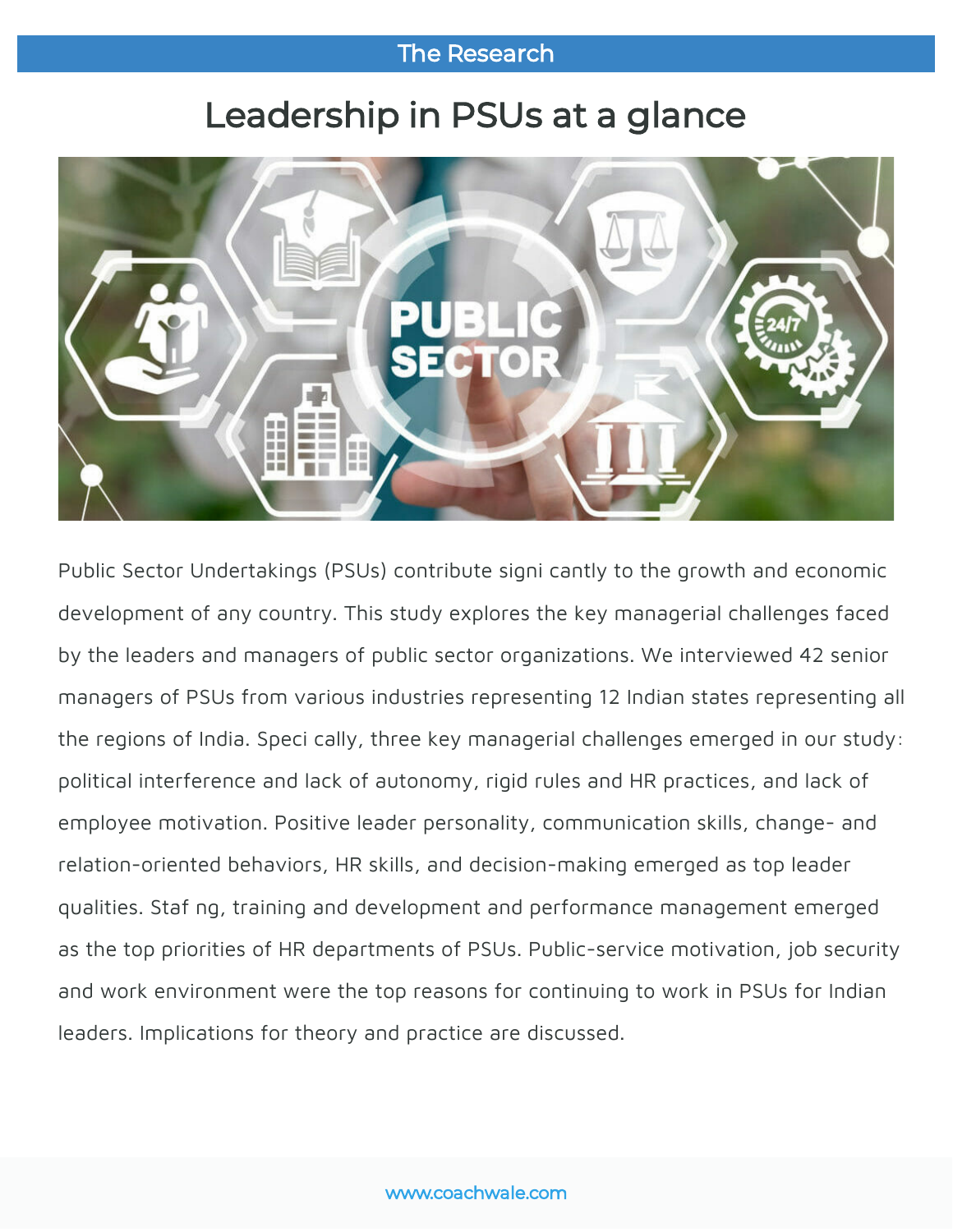### The Research

Public organizations experience more turbulence, interruptions, and con icts in their decision-making than private organizations (Nutt, 2006; Geetha-Taylor & Morse, 2013). Formal rules, multi-layered hierarchies, organizational silos, lack of economic incentives, and divided political leadership at the top of public bureaucracies tend to sti e innovation in PSUs (Gupta, Chopra, & Kakani, 2018).

In many cases, public enterprises have few rivals in provision of their services, and even

if present, public sector managers enjoy a dominant position in the market (Boyne, 1998), while the private rms face competition. Public sector monopoly is assumed to result in poor performance since of cials have little incentive to keep their costs down or to look for innovative methods of service delivery (Boyne, 1998; Okubo, 2010).

#### They

rely on excessive formal procedures that hamper innovation; they seem to have the counter-productive obsession with rules and structures (Gupta et al., 2018). Also, PSU leaders have lower managerial autonomy than their counterparts in private sector (Boyne, 2002).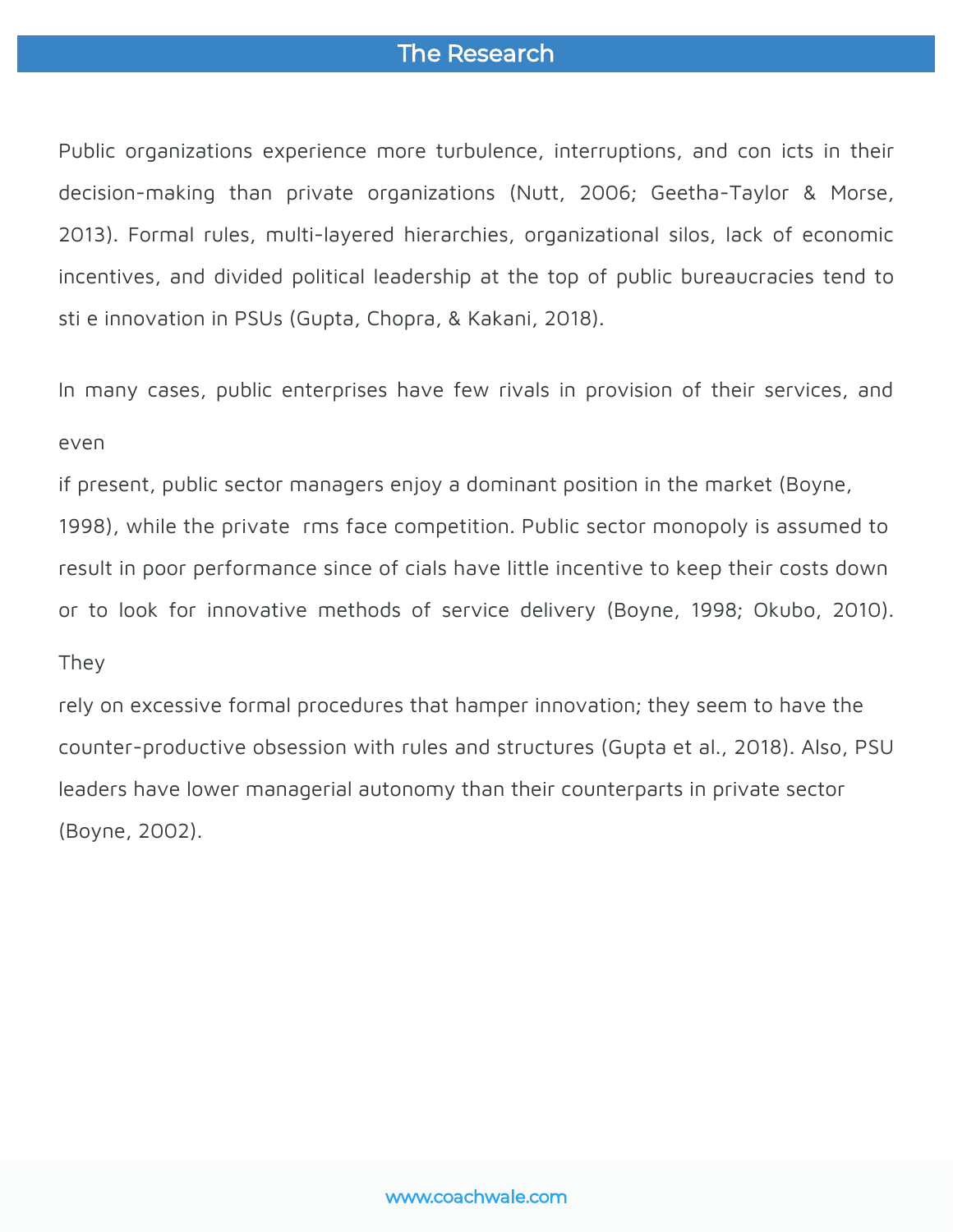#### **Synthesis: Leadership Practice and Complexities**

Since the country's independence in 1947, Indian PSUs have been the focal points for policy-making, and have also shaped the economic, social, and political developments. Especially in an emerging economy like India, their contribution is critical in balancing the development of all sections of the society. Because of the lack of private capital early on, the public sector was seen crucial for establishing self-reliance, regional balance, equal employment opportunities, and infrastructure development (Jain, Gupta, & Yadav, 2014). The Nehru-led socialist policies, especially the Indian Policy Resolution 1956, envisioned PSUs to lead the economic and industrial development of the nation (Makhija, 2006).

For a long time, however, the Indian PSUs have been criticized for lacking ef ciency, mired in corruption, and offering poor quality of services (Khatri, 2016). Especially in a developing country like India, where their social and economic importance is high, they need more attention than has been given in research till date (Gupta et al., 2018). Roberts (2017) noted that literature has not paid enough attention to those parts of the world in which governance falls below expectations.

While ndings on public sector from research in Western countries may be applicable to India to a limited extent, the unique Indian political, social, economic, and cultural context dictates research studies of Indian public sector undertakings in their own right.

Researchers (e.g., Gupta et al., 2017; Khatri, 2011, 2016; Orazi et al., 2013; Roberts, 2017; Šiugždinienė, 2006) have noted that leadership styles depend more on contextual

factors such as the cultural and social environment in which the public sector organization operates, and also called for country-wise studies on private and public sector leadership.

#### www.coachwale.com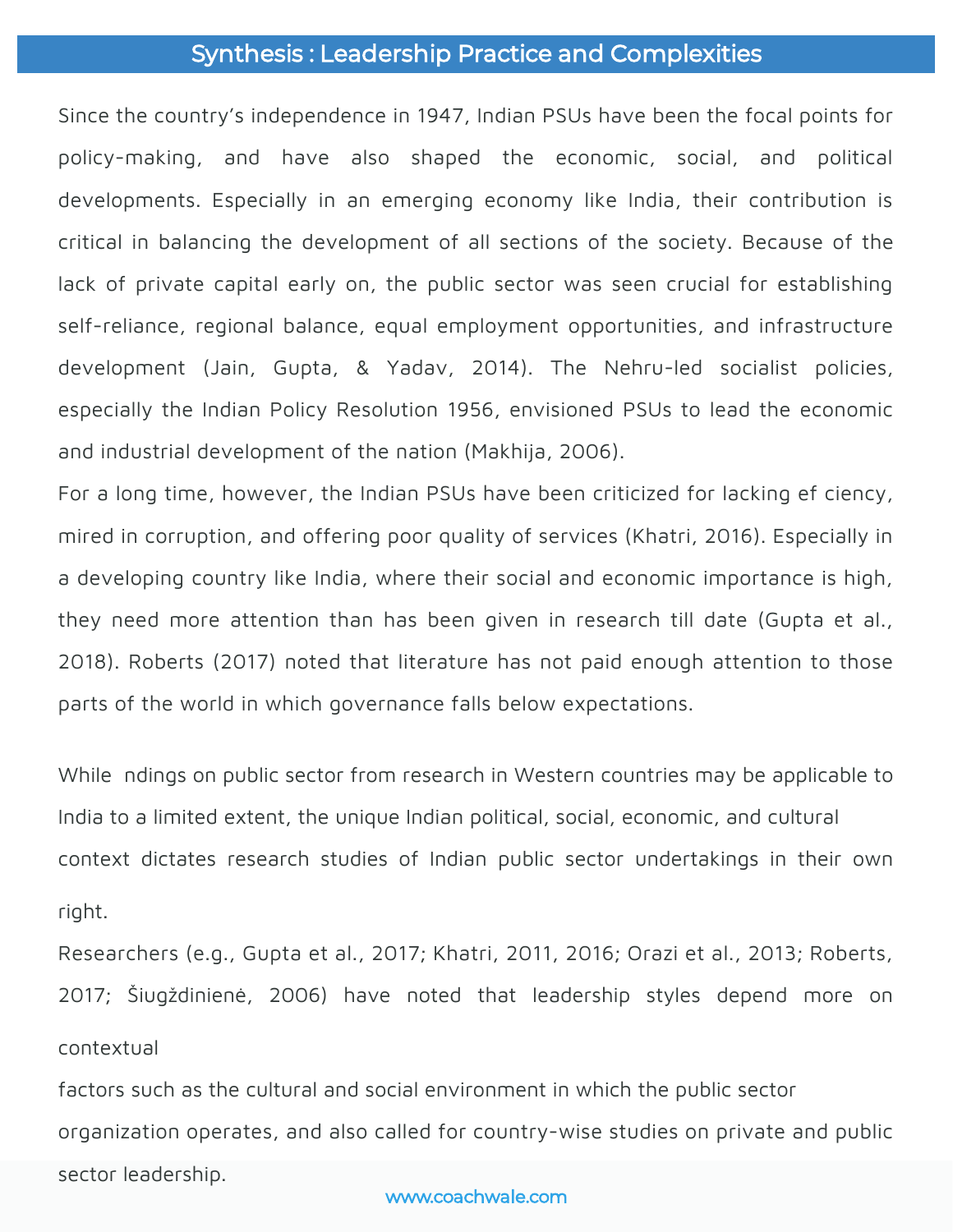## The Competencies

Regardless of the sector, leaders and mangers hold a vital role in shaping the organization and delivering results. In general, leaders carry critical responsibilities such as managing organizational change, developing the organizational culture, strategizing, and managing crises.

## **Leadership Challenges**

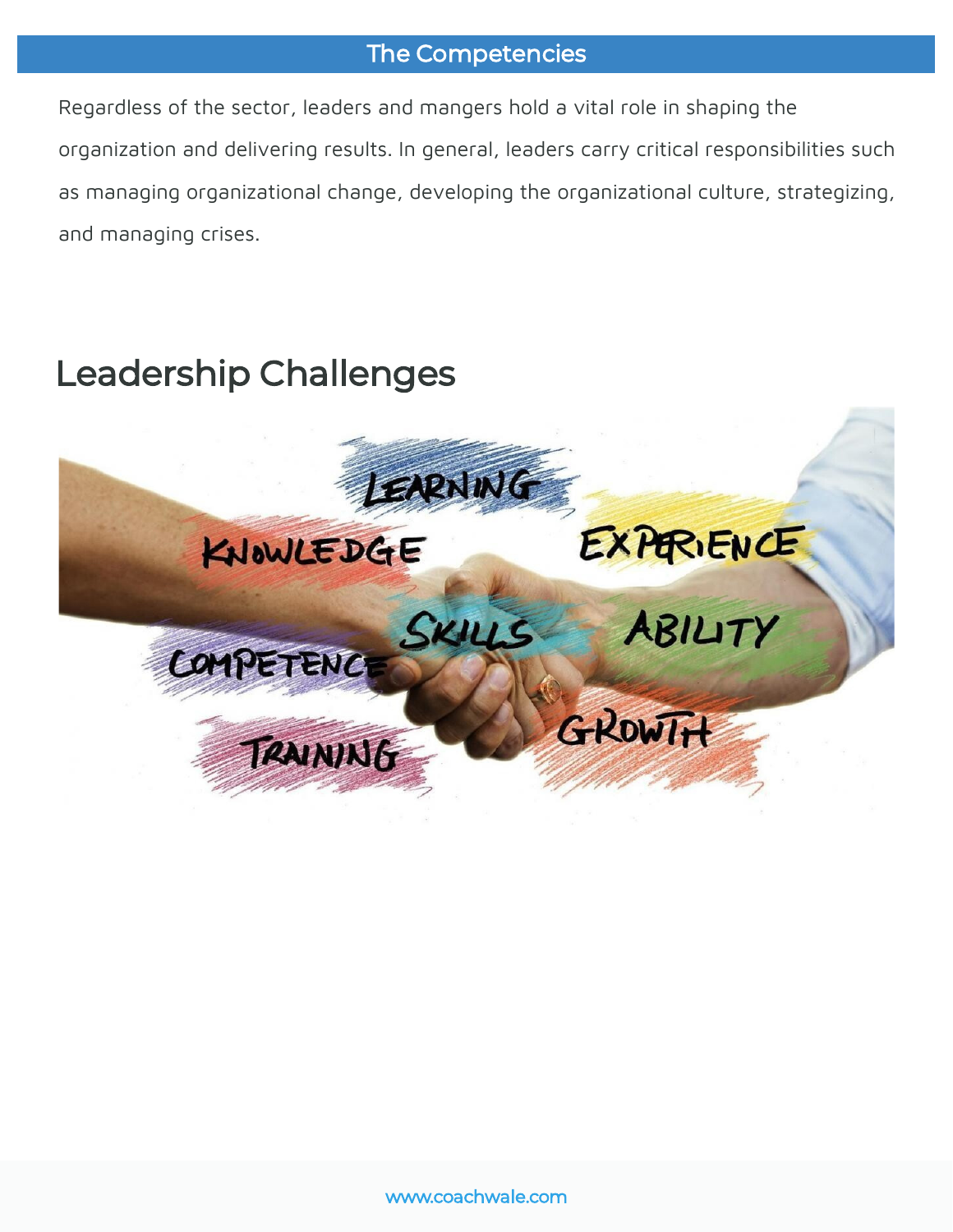## **The Competencies**

In the Indian context, leadership is hence very crucial to the development of an organization. Leadership behaviour in Indian public sector is found to have signi cant bearing on job motivation, industrial relations, and internal motivation of employees (Talukdar, 2013). The senior-junior exchanges have an emotional basis, where the supervisor nurtures and looks after the subordinate's well-being, at the same time, the subordinate displays loyalty, gratitude, obedience, and respect towards the leader (Khatri, 2011). Paternalism is one of the prominent characteristics of Indian organizations in general (Aycan et. al, 2000), and public sector enterprises in particular. There is asymmetric distribution of power, and decisions are unilaterally taken by the boss (Khatri, 2011).

The top themes that that have emerged from the studies are :

1. Political Interference and Lack of Autonomy

2. Rigid Rules and HR Practices

3. Lack of Employee Motivation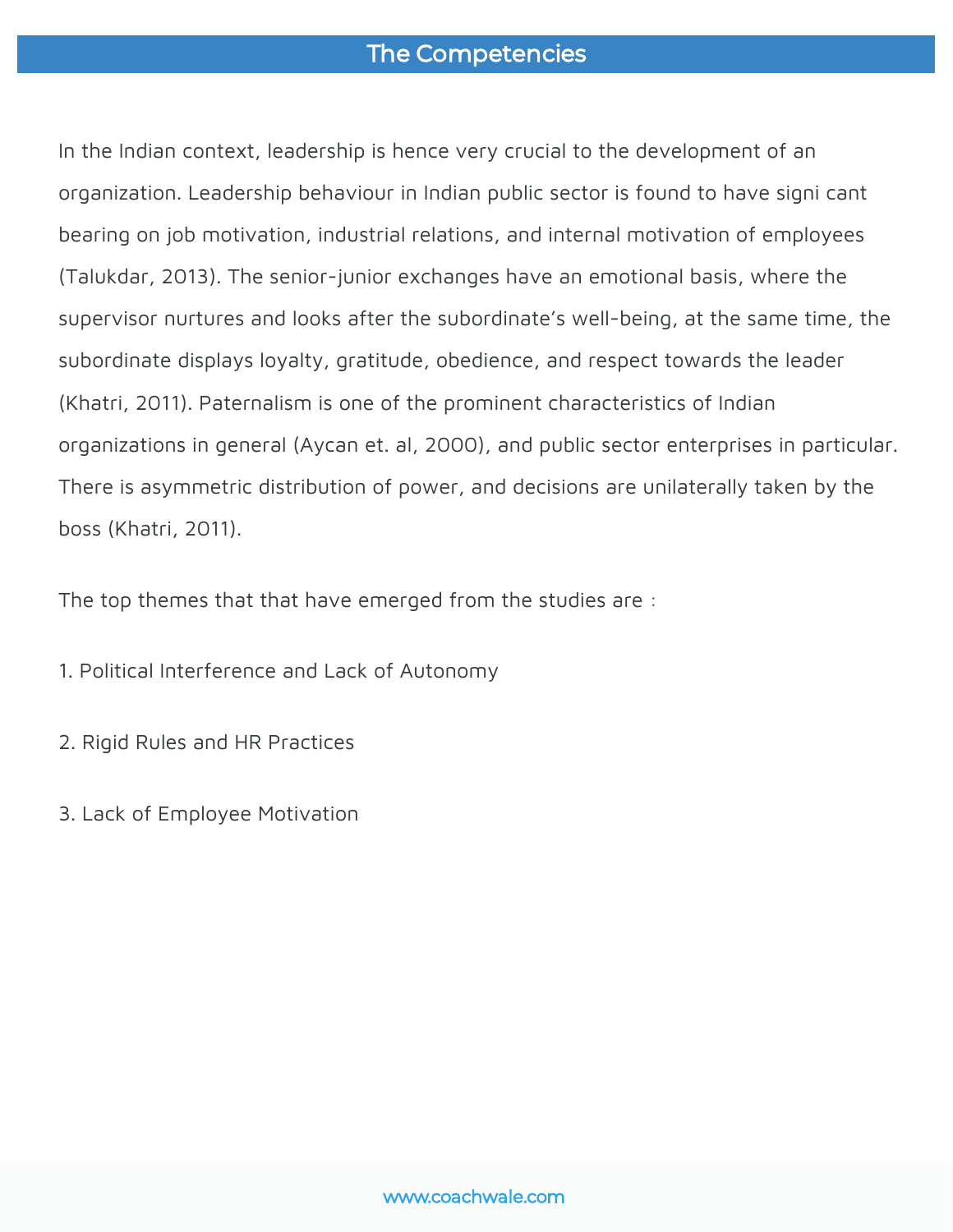## Leadership Qualities Required to Lead Public **Sector Undertakings (PSUs)**



While there are many skills and competencies that are essentially the same, some more are needed considering the ne balancing act one has to and also manage within the given resources and structures. The Core qualities that the are needed are :

Balancing Multiple Work Priorities: Challenges having to do with time management, volume of work, delegating, or setting priorities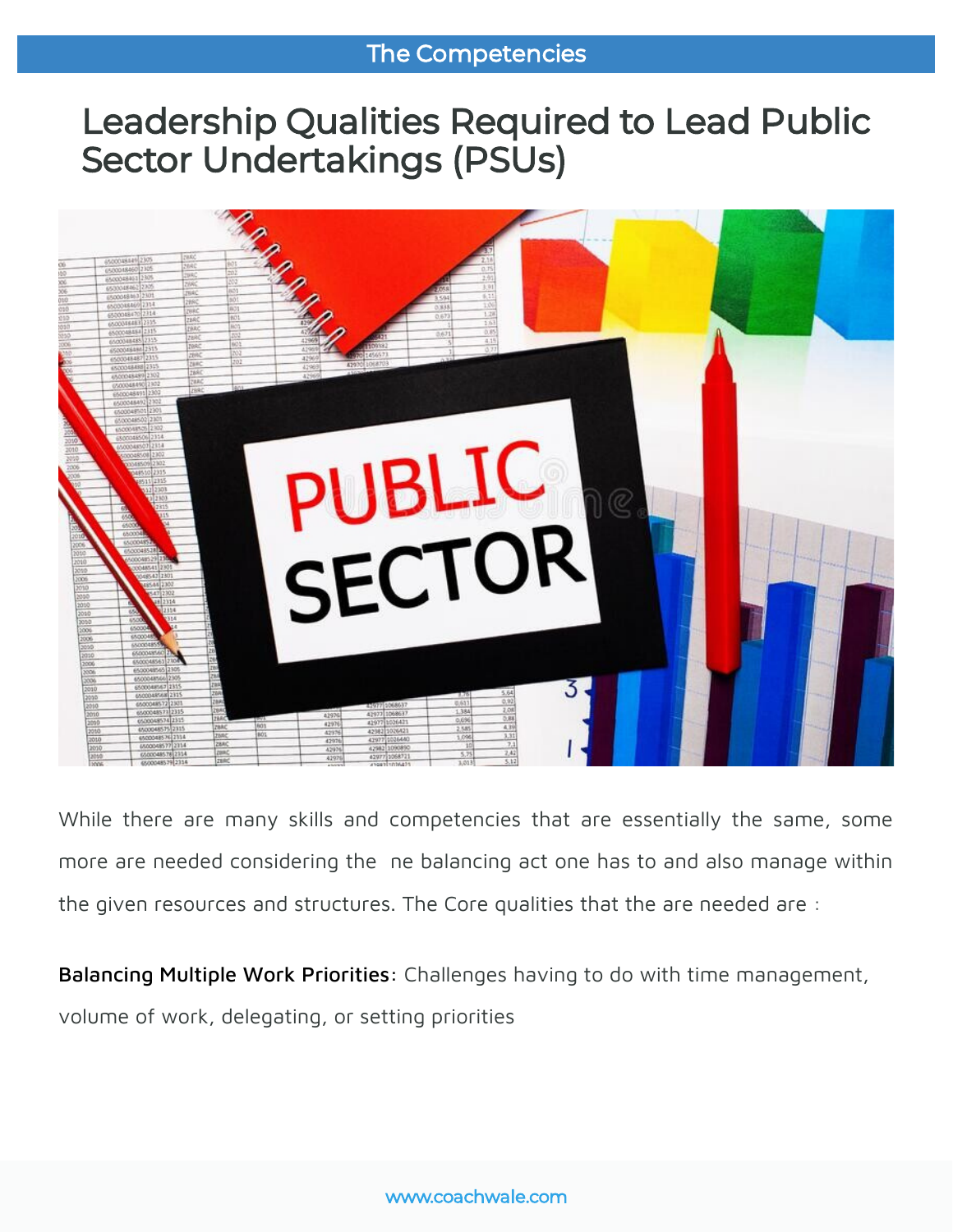Boundary Spanning: Challenges having to do with the need to or the dif culty of crossing hierarchical, functional, organizational, geographic,generational, cultural or other boundaries

Building/Leading a Team: Any challenge having to do with creating a new team, integrating people into an existing team or combining teams, or improving the team process.

Creating, Changing, or Maintaining a Culture: Challenges that specifically have to do with leading or managing a culture change in the organization.

Interpersonal Conflict with Peers or Superiors: An unresolved disagreement of a negative nature that is personally concerning or impactful to the leader and involves a peer(s) or a superior(s).

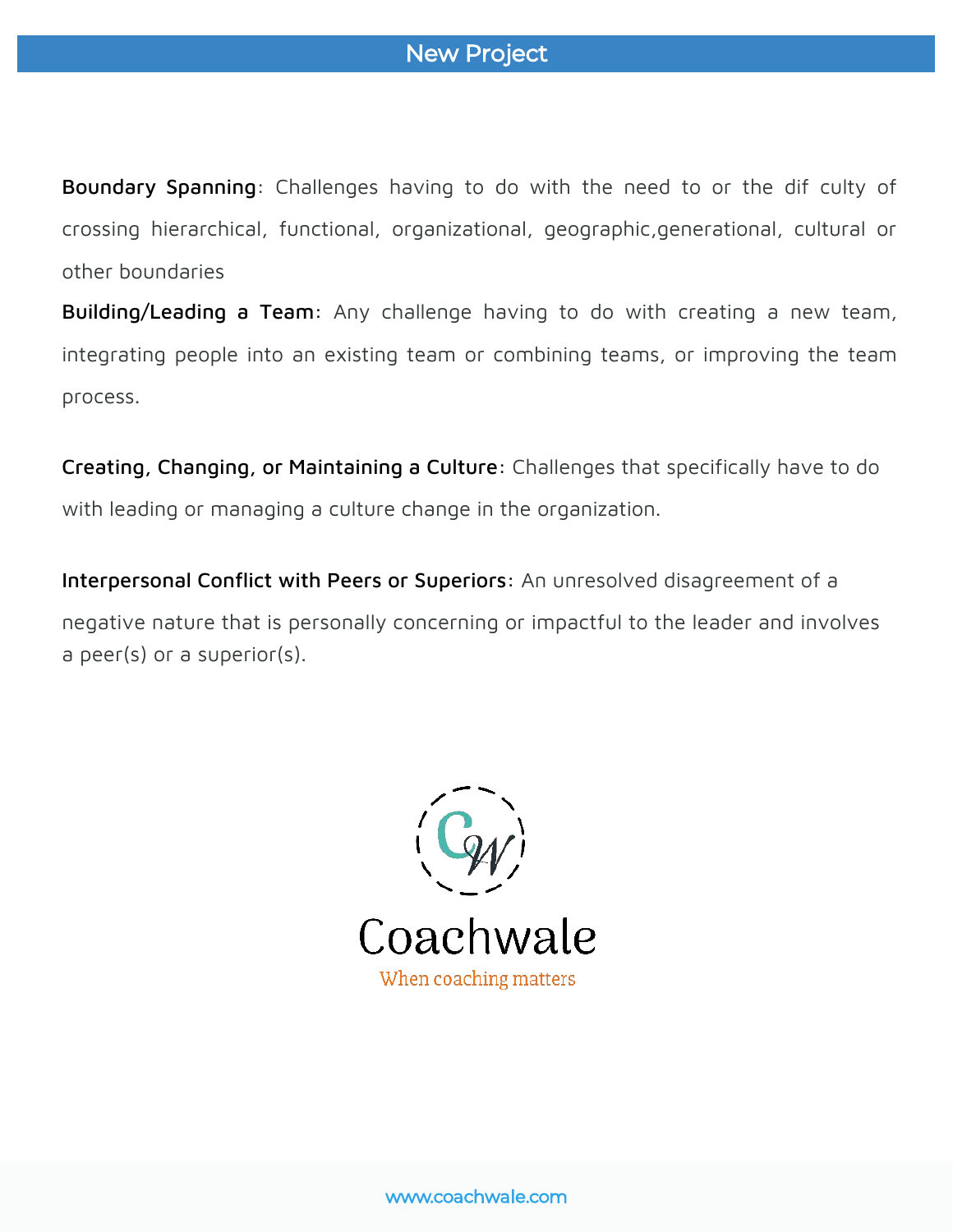Leading a Team in a Context of Change: Challenges have to do with helping others with a unit or team to understand and cope with change, redesigning group processes or policies due to change, coping oneself with the crisis while also leading others through it.

Leading/Managing Organizational Change: Being accountable for leading or managing a major organization-wide change or aspects of that change, or working inside the unhealthy culture.

## Additional Competencies needed to deal with the nuance of Leading in Public Sector **Enterprise are:**

Coaching and Mentoring skills: Ability to focus on the development of subordinates during the time they spend and be able to provide feedback in a way that builds them rather than make them feel small. Imagine if every interaction leads to learning.

Influencing Skills: Should be able to by design and thought, be able to take steps

to in uence hearts and minds towards the decision making and implementation.

Executive Presence: Is ability to demonstrate gravitas and communication inability to expression himself or herself in the room.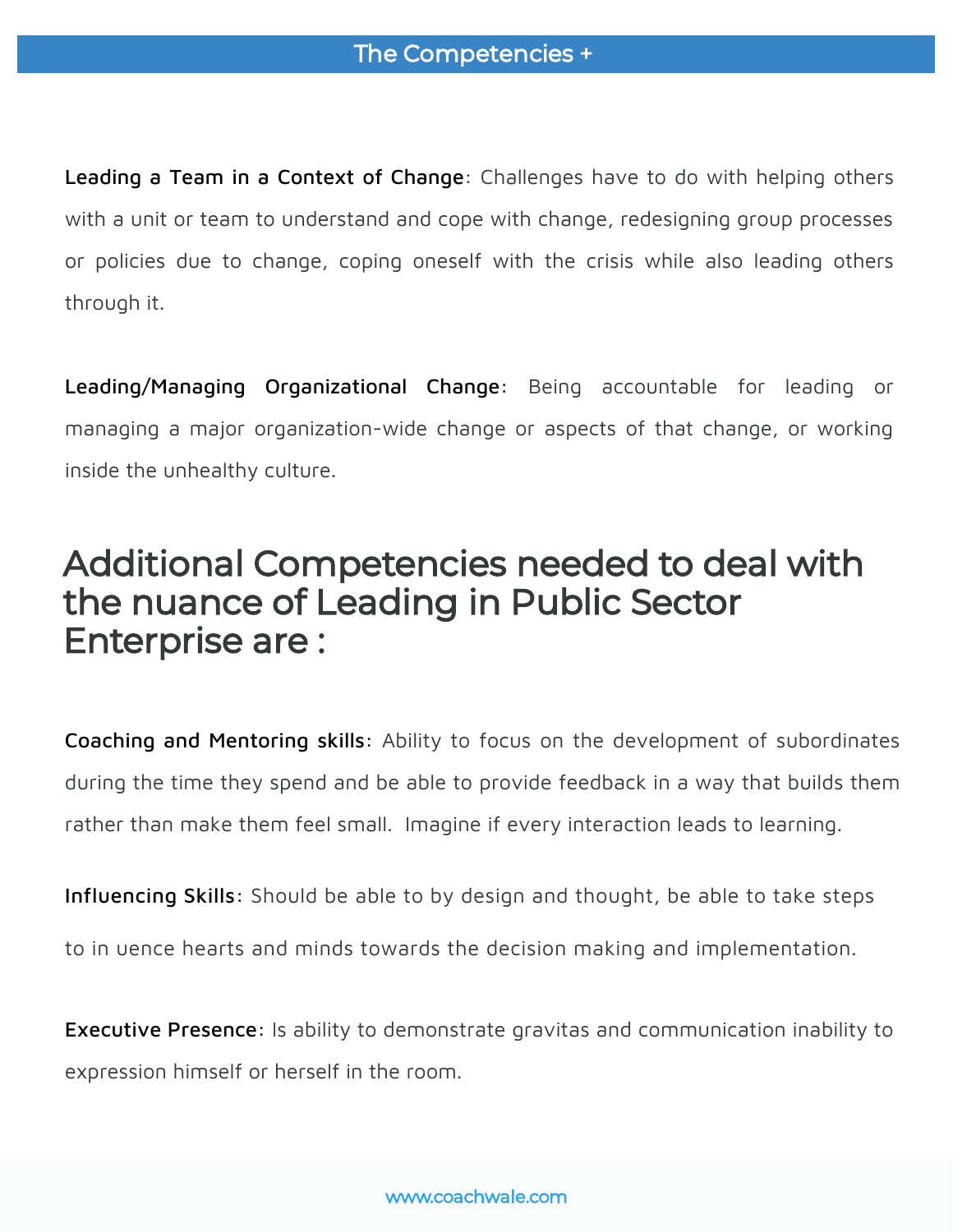#### **Case in Point**

Case Study: Project Sarthi is driven by IiPM (Indian Institute of Petroleum Management) supported by Coachwale.com as a partner, for Leadership Development.

Key people driving Sarthi: Shri C.K. Tiwari (ED & Head), Smt. Urvija Bajpai (ED), Shri V.K. Jain (Chief GM) and Shri S.Sashi Kumar (Dy. GM)

Need for Sarthi: As the name suggest, the motivation was to build key leadership competencies for core leaders spread across the organisation. lndian Oil in its endeavor to provide continuous learning opportunities towards capability building & leadership development has been introducing many path-breaking initiatives in the HR space. As part of the organization's focus on 'lnvesting in Our People', taking the learning & development initiatives a notch higher, lndianOil is now venturing into "Sarthi", a One on-One Executive coaching intervention, which has been conceptualized and designed with the objective of developing future leaders by unlocking their inherent potential & aligning their progress with the corporation's vision, mission and objectives.

Competency-Based : The entire One on One Coaching process was designed in way where coach helps integrate the existing framework, Job Role Expectations and Individual's need to grow and be influential in the process. The project design ensures alignment with IOC's Expectations and Individual Aspirations. Coaching as a practice has confidentiality that is needed for Senior Managers not only to express themselves and explore the domains and skills they had hesitation to acknowledge in general.

#### www.coachwale.com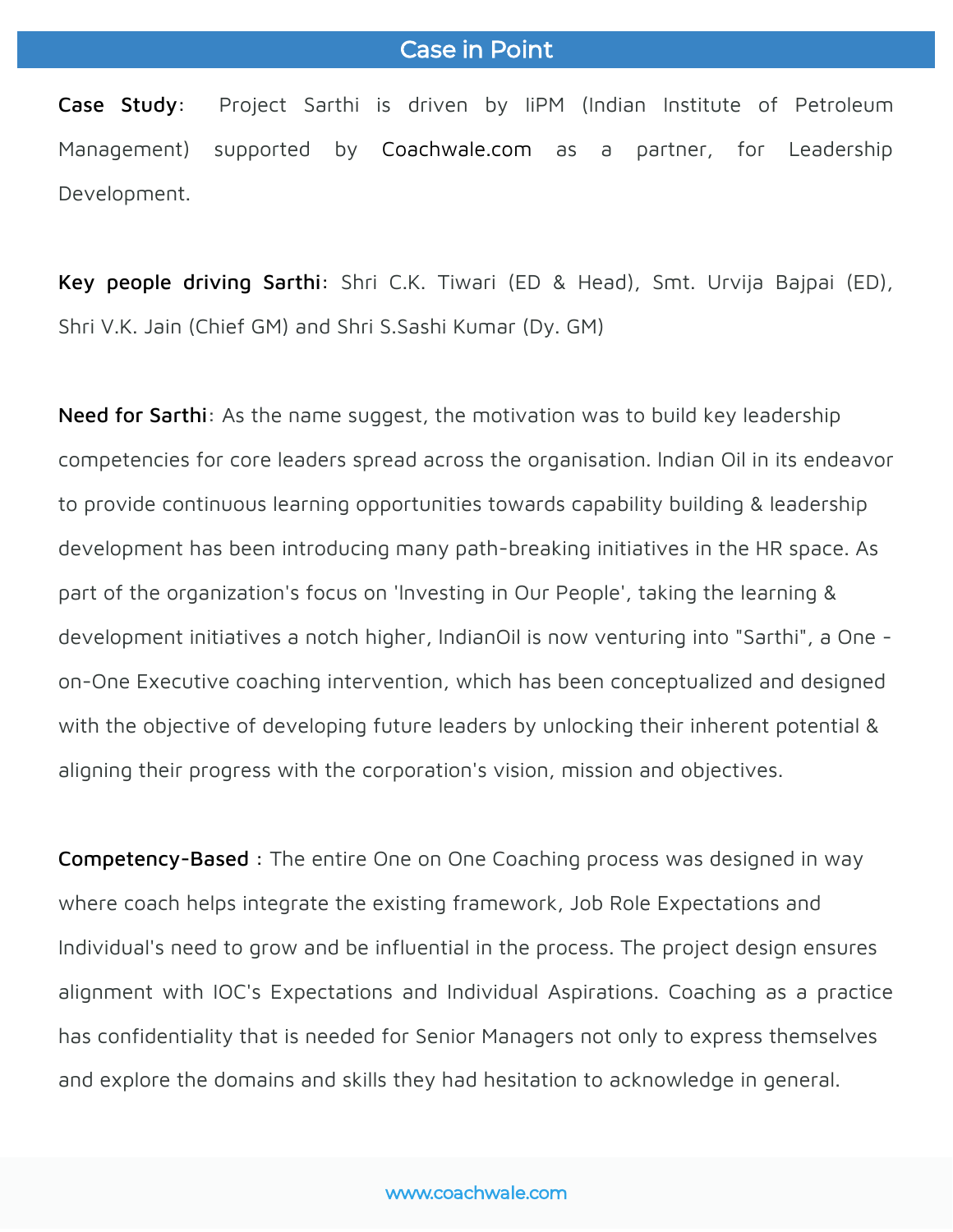## **Case in Point**

The interim review is showing very promising feedback, (Two way, Coach to Client and Vice Versa) and IOC may evaluate the project ef ciacy to broadbase to larger audience.

We shall be very happy to share our experince and details of expertise to help build a Coaching Practice in your organisation too. Connect with us at : ridhi@coachwale.com or call on +91 81300 22586 to schedule a no obligation call.